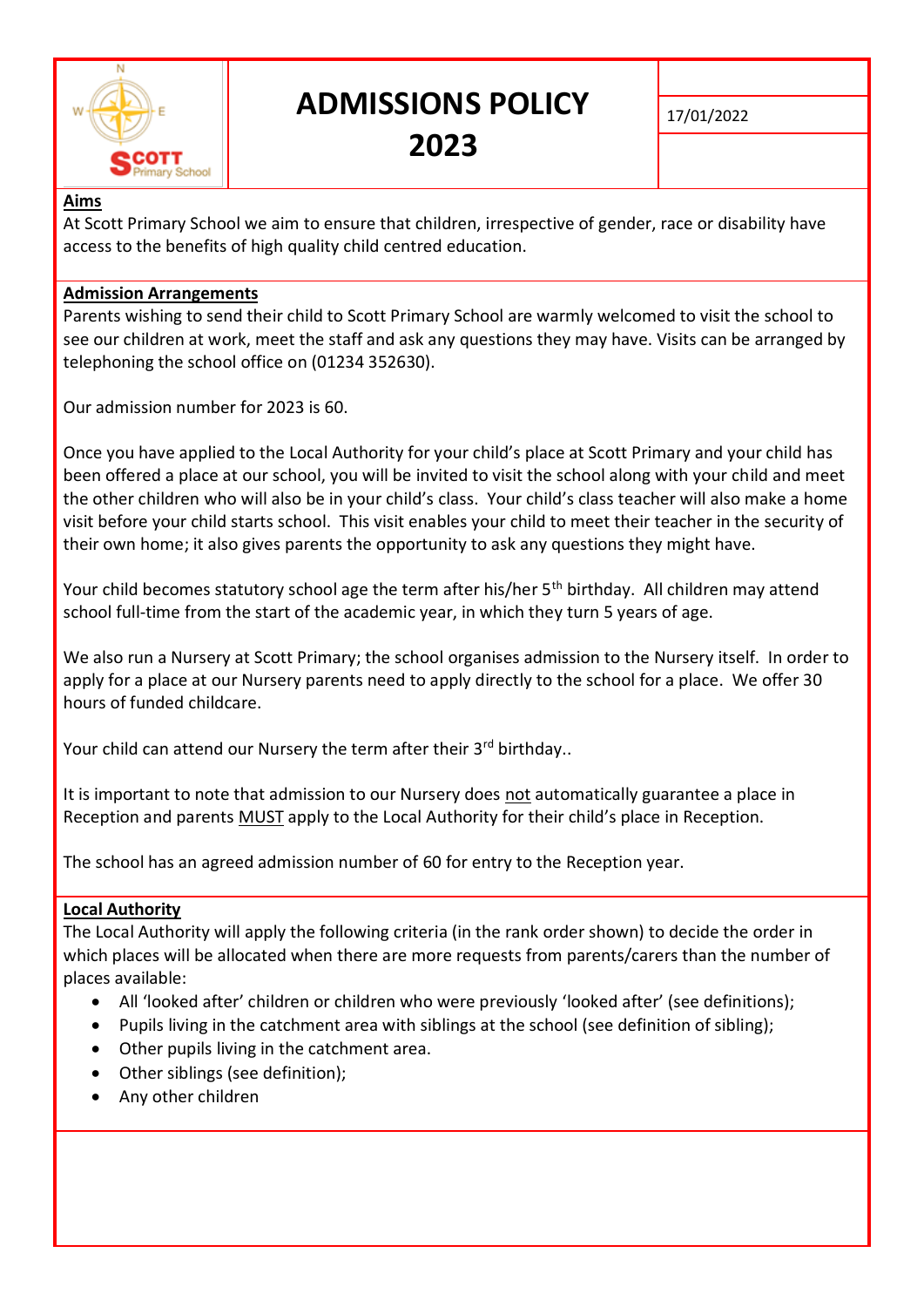#### **Notes**

If applying these criteria results in there being more children with an equal right to admission to the school than the number of available places, the tie break will be the distance the pupil lives from the school, measured in a straight line, using the Local Authority's computerised measuring system, with those living closer to the school receiving the higher priority. The Local Authority will measure the distance from the address point of the pupil's home to a point on the school site agreed with the governing body of the school. The Local Authority will not give priority within each criterion to children who meet other criteria.

The Local Authority will normally offer a place at the catchment area school if parents apply for a place at that school during the normal admissions round. However, a place at the catchment area school cannot be guaranteed. If a pupil moves into the catchment area outside the normal admissions round (or after the allocation process has begun) it may be more difficult to offer a place at the catchment area school if this would mean exceeding the admission number at the school. In this case, a place will normally be offered at the next nearest school or academy which caters for pupils of the same age and has places available.

Pupils who have an Education Health Care Plan are required to be admitted to the school which is named on the Education Health Care Plan, even if the school is full. Pupils identified for admission through the Fair Access Protocol will also be admitted even if the school is full.

## **Definitions**

## **'Looked after' children**

A 'looked after' child is a child who is (a) in the care of the local authority, or (b) being provided with accommodation by a local authority in the exercise of their social services functions (see Section 22(1) of the Children Act 1989).

# **Previously 'looked after' children**

A previously 'looked after' child is one who immediately after being 'looked after' became subject to an adoption, residence, or special guardianship order. An 'adoption order' is an order under section 46 of the Adoption and Children Act 2002. A 'residence order' is an order settling the arrangements to be made as to the person with whom the child is to live under section 8 of the Children Act 1989. Section 14A of the Children Act 1989 defines a 'special guardianship order' as an order appointing one or more individuals to be a child's special guardian (or special guardians).

#### **Sibling**

A sibling refers to a brother or sister, half brother or sister, adopted brother or sister, step brother or sister or the child of the parent/carer's partner, and in every case, the child should be living at the same address. The sibling must be in the school at the time of application and be likely to remain in the school at the proposed date of admission.

#### **Home Address**

A pupil's home address will be regarded as the address of the parent/carer with parental responsibility with whom the child normally lives. This will not usually include grandparents, aunts or uncles. Where a child spends time with parents/carers at more than one address, the address used to allocate a school place will be the one at which the pupil is ordinarily resident and where the child spends the majority of the school week (Mondays to Fridays) including nights. If there is any query on the home address this will be checked against official documentation e.g. council tax bill, a recent utility bill (gas, electricity or water), a rental agreement, child benefit annual statement or family tax credit information.